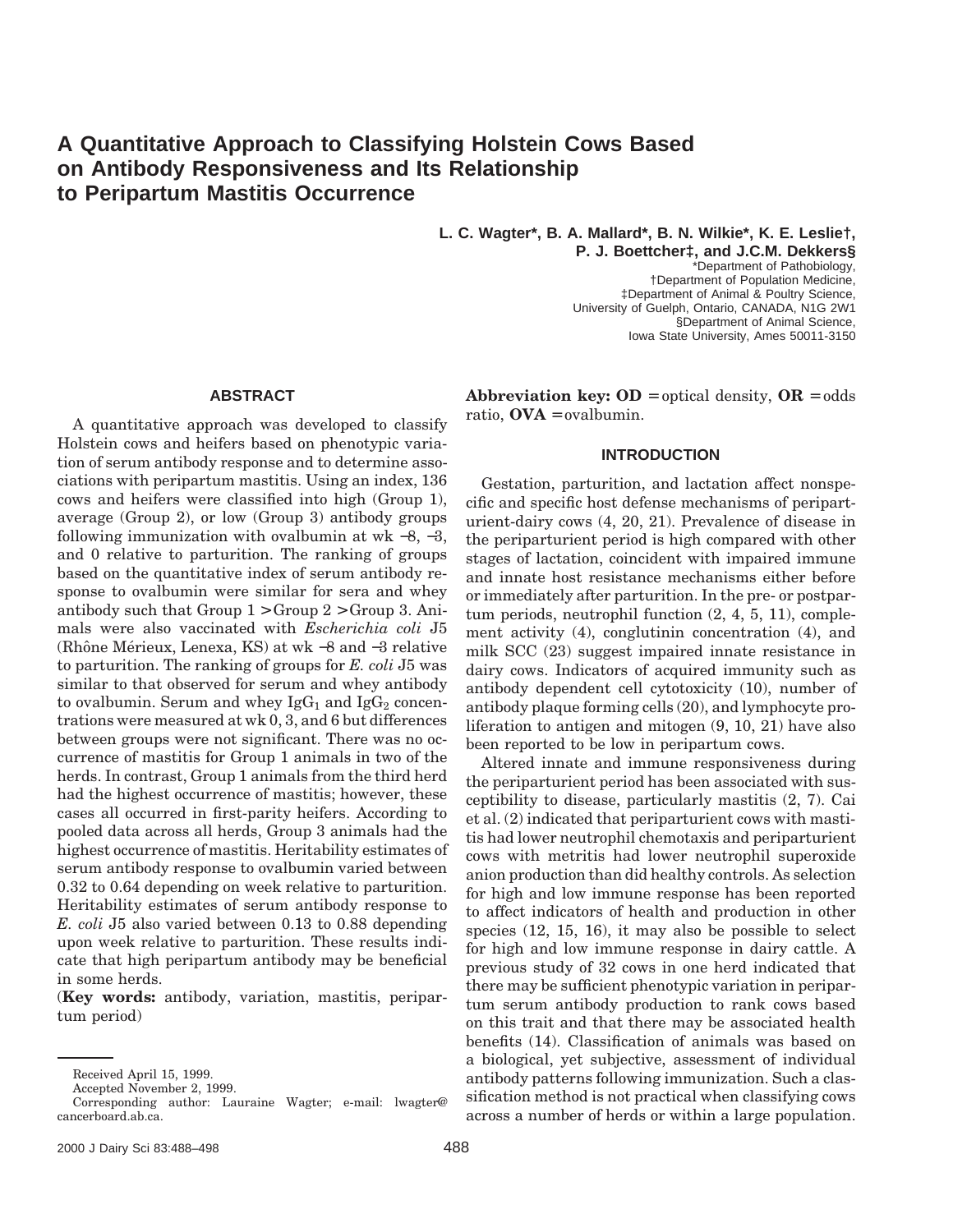Not all dairy animals will be easily classified into three subjective groups because antibody response is a variable that can range from high to low on a continuum; therefore, a more objective method for classification of animals is needed.

The objectives of this study were to test for the existence of high and low peripartum serum and whey antibody responses among animals from three herds, to estimate heritability of peripartum antibody response, and to devise a method for quantitatively and objectively classifying cows into groups based on antibody response following a standardized immunization protocol. Relationships were evaluated between antibody group classification and serum and whey antiody concentration, serum and milk immunoglobulin concentration, milk SCS, and mastitis occurrence.

# **MATERIALS AND METHODS**

# **Cows and Treatments**

Antibody response was evaluated in 136 Holstein dairy cows and heifers from two research herds (Herd 1,  $n = 32$ , six heifers and 26 cows; Herd 2,  $n = 67, 34$ heifers and 33 cows) and one commercial herd (Herd 3, n = 37, eight heifers and 29 cows) from 8 wk prepartum (wk −8) based on predicted parturition dates, to 6 wk postpartum (wk 6). Forty-eight animals were primiparous heifers, 47 animals were in their second lactation, and 41 were multiparous cows (>two lactations). Briefly, animals received an i.m. injection of ovalbumin (OVA; Type VII, Sigma Chemical Co., St. Louis, MO) dissolved in an *Escherichia coli* J5 mastitis endotoxemia preventive vaccine (Rhône Mérieux, Lenexa, KS) with the manufacturer's adjuvant, at wk −8 (4 mg) and −3 (2 mg). At parturition (wk 0), animals received an additional immunization of OVA in PBS (−0.1 *M*, pH 7.4) (2 mg, i.m.). Ovalbumin was chosen as an inert test antigen to which these animals had not likely been previously exposed, and *E. coli* J5 was used as a complex antigen having possible biological relevance to mastitis. It was not an objective of this study to evaluate the effect of the *E. coli* J5 vaccine on mastitis occurrence.

#### **Blood and Milk Sampling**

Blood was collected by caudal venipuncture at wk −8, −3, 0, 3, and 6 relative to parturition. Serum was used to monitor  $IgG_1$  and  $IgG_2$  concentration and antibody to OVA and *E. coli* J5. Colostrum and milk samples were collected at wk 0, 2, 3, 4, and 6 relative to parturition to determine whey  $IgG_1$  and  $IgG_2$  concentration and antibody to OVA. Whey was collected to observe whether immunoglobulin transport would account for antibody variation, and also to observe antibody response in a biologically relevant compartment with respect to mastitis. Colostrum was collected at the first postpartum milking. Milk was stripped from all quarters approximately 2 to 4 h after morning milking. Colostrum and milk were stored frozen without preservative at −20°C until whey was separated.

# **Detection of Antibody to OVA in Serum and Whey**

Antibody to OVA was measured by ELISA, using a previously described method (1, 14). Briefly, sera (wk −8, −3, 0, 3, and 6) were diluted 1/50 and 1/200 in wash buffer (PBS + 0.05% Tween 20; Fisher Scientific, Don Mills, ON) and were assayed in duplicate. Whey (wk 0, 2, 3, 4, and 6) were diluted 1/10, 1/100, and 1/400 and left undiluted for assay in quadruplicate. Negative and positive controls for both assays were diluted 1/50 and 1/200 and were assayed in duplicate. Negative and positive controls included a pooled sample of preimmunization sera and a pooled sample of sera from animals 14 d postsecondary immunization, respectively. Antibody concentration was measured with an automatic ELISA plate spectrophotometer reader (BIO-TEK Instruments, Highland Park, VT) set to an absorbance of 405 and 630 nm, and was expressed in optical density units (**OD**). The mean of the positive control was corrected to an  $OD = 1.0$ . All test values were corrected by multiplying by the inverse of the mean of the positive control. Corrected means for each test serum dilution were then added together to give an additive OD value.

# **Detection of Antibody to E. coli J5 in Serum**

Antibody response to *E. coli* J5 was measured by ELISA using a heat-killed whole-cell preparation of *E. coli* J5 antigen as previously described (14). Sera (wk −8, −3, 0, 3, and 6) were diluted 1/1000 and were assayed in quadruplicate. The same pooled positive used in the OVA ELISA was used in this assay. It was tested to ensure a differentiation between preimmune negative sera and postsecondary immunization sera for *E. coli* J5 antibody. Negative control sera in this assay included fetal bovine serum (Bockneck Laboratories, Can Sera, Rexdale, ON) and *E. coli* J5-absorbed pooled nonvaccinated sera. Negative and positive controls for both assays were diluted 1/50 and 1/200 and were assayed in duplicate. Antibody concentration was measured with an automatic ELISA plate spectrophotometer reader (BIO-TEK Instruments, Highland Park, VT) set to an absorbance of 540 nm, and was expressed in OD units. The mean of the positive control was corrected to an  $OD = 1$ . All test values were corrected by multiplying by the inverse of the mean of the positive control.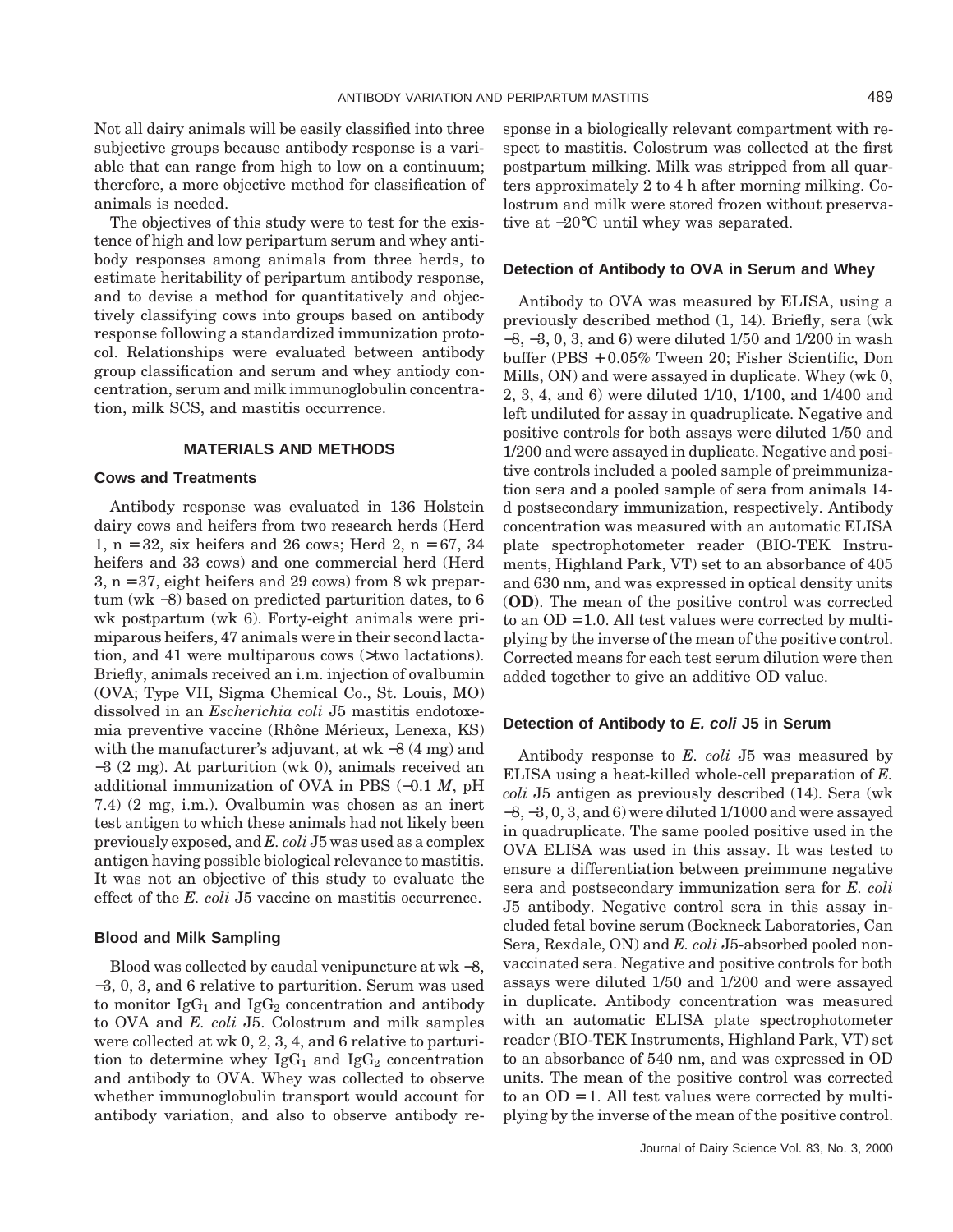# **Immunoglobulin G Concentration**

Radial immunodiffusion was used according to the method described by Mallard et al. (13) to determine the concentration of serum IgG<sub>1</sub> and IgG<sub>2</sub> at wk 0, 3, and 6; whey Ig $G_1$  at wk 0, 3, and 6; and whey Ig $G_2$  at wk 0 and 3.

# **Quantitative Classification of Animals Based on Antibody to OVA**

Individual profiles of antibody response to immunization with OVA were analyzed using intervals from wk −8 to 6 relative to parturition (wk 0). The first interval (I1) defined the change in the concentration of antibody to OVA from wk −8 to −3 relative to parturition following primary immunization at wk −8 (where I1 = OD value at wk −3 minus OD value at wk −8). The second interval (I2) defined the change in the concentration of antibody to OVA from wk −3 to parturition following secondary immunization at wk −3 (where I2 = OD value at wk 0 minus OD value at wk −3). The third interval (I3) defined the change in the concentration of antibody to OVA from parturition to wk 3 following tertiary immunization at parturition (where  $I3 = OD$  at wk 3 minus OD at wk 0). The fourth interval (I4) defined the change in the concentration of antibody to OVA from wk 3 to 6 (where I4 = OD value at wk 6 minus OD value at wk 3). The fourth interval was included to observe the change in antibody between the end of the immediate postpartum period (wk 3) and peak lactation. These response intervals were added together to give a total index of antibody to OVA between wk −8 and +6 relative to parturition as follows:

$$
y_{total} = I1 + b_1 I2 + b_2 I3 + I4
$$

where

$$
y = total\,\,ant, and,
$$

I1, I2, I3, and I4 are as previously defined; and  $b_1$  and  $b_2 = 1.5$  if negative and are otherwise equal to 1.0. The second and third intervals were weighted this way to emphasize negative results during the peripartum period when lowered host resistance mechanisms are thought to contribute to increased occurrence of disease. Several iterations were run to determine coefficients for I2 and I3 that reflected the initial biological classification of cows previously reported (14).

The index was then used to classify animals into antibody groups. The mean of  $y_{total}$  was determined and animals with index values greater than one standard deviation above the mean were classified into the high

antibody group (Group 1;  $n = 18$ ). Animals with index values less than one standard deviation below the mean were classified into the low antibody group (Group 3;  $n = 23$ . Animals with index values that ranged between one standard deviation below and above the mean were classified into the average antibody group (Group 2; n  $= 95$ ).

# **Heritability Estimates**

Concentrations of antibody to OVA or *E. coli* J5 at wk −3, 0, 3, and 6 relative to parturition were each considered to be a distinct genetic trait. Sire and error variance components of serum antibody to OVA were estimated by multiple trait REML using variance component estimation (VCE) software (6). Herd, parity, and  $sire (n = 63)$  were included in the estimation of heritability. Approximate standard errors were computed from the variance covariance matrix of sire and error variance component estimates.

# **Milk Somatic Cell Count**

Milk (a.m./p.m. composite sample) was collected weekly to determine SCC, an indicator of subclinical mastitis. The SCC were transformed to SCS for analysis. The SCS is the natural logarithm of SCC in cells/ ml and is calculated as follows:

$$
SCS = [log_e(SCC/100) \div log_e(2)] + 3 (22)
$$

# **Mastitis Occurrence**

Clinical mastitis events were recorded throughout the study period by experienced herd managers. Two or more events of mastitis were recorded as one event for the study period (17). Mastitis occurrence was calculated by dividing the number of animals within an antibody group that had at least one mastitis event by all the animals in that antibody group, and multiplying this number by 100. Mastitis occurrence was evaluated for associations with antibody group within each herd, using odds ratio (**OR**) (17). Odds ratios in this study were calculated on a within-herd basis, as the ratio between mastitis occurrence in one antibody group versus mastitis occurrence in the rest of the herd (i.e., the other two groups). Odds ratio is the approximate relative risk when the rate of disease in the population is relatively infrequent  $(\leq 5\%)$  (17).

# **Statistical Methods**

Type III least squares ANOVA and corrected means (least square means; LS means) were calculated using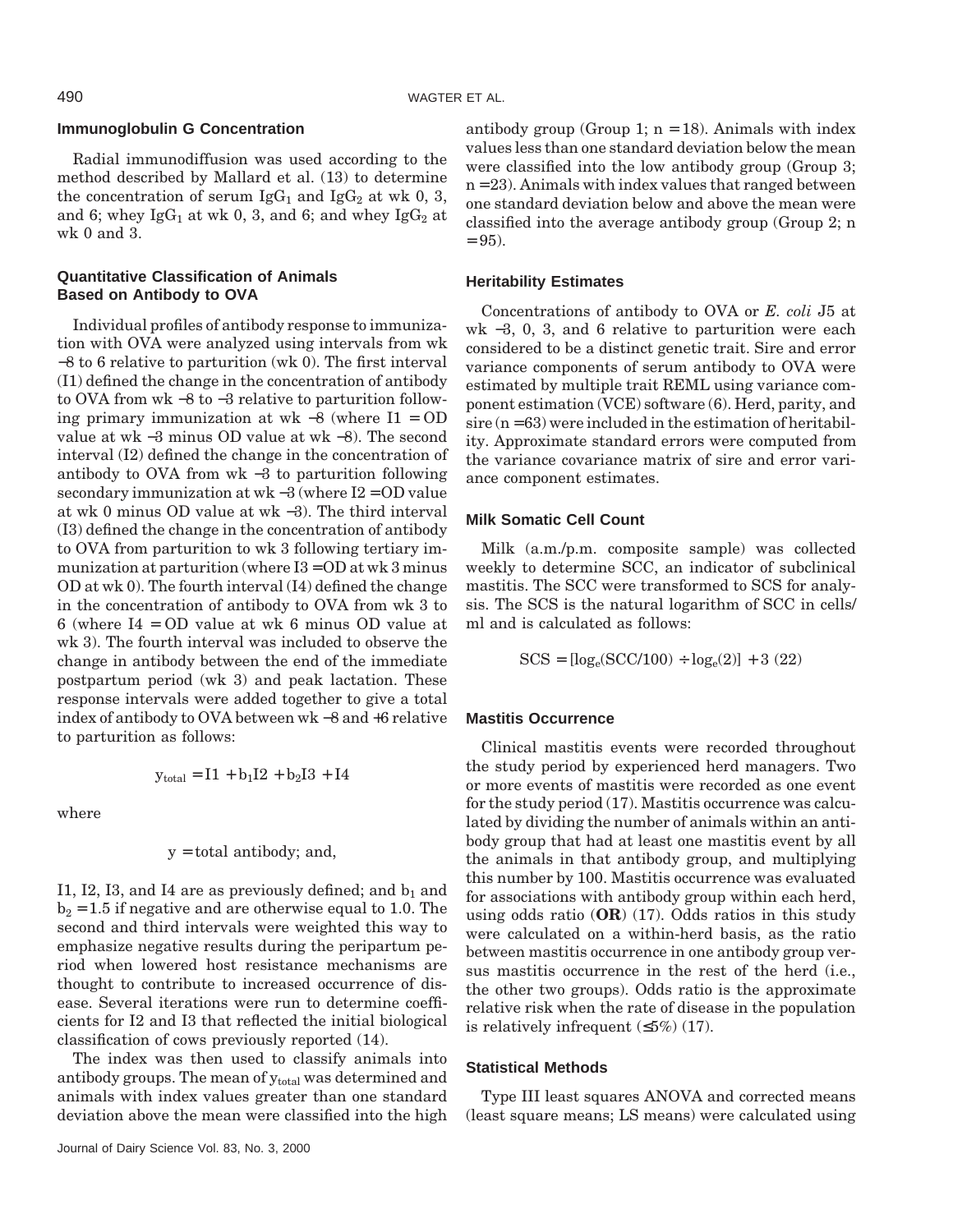the general linear models procedure of SAS (8) to evaluate the effects of herd, season-year, cow, antibody group, parity, week, and their interactions on antibody to OVA and *E. coli* J5, and immunoglobulin concentration (Table 1). Antibody group was included in the model to determine if the classification of animals based on OVA has implications with respect to other immune response traits. An animal term (cow) was included in the model to account for repeated observations on the same individual. Main effects were tested against the mean square for cow because the animal term was nested, and the data followed a split plot design. Sources of variation that were not significant were removed from the model for calculation of LS means. Data that were not normally distributed (*E. coli* J5 antibody, serum Ig $G_2$ , and whey Ig $G_2$ ) as indicated by the univariate procedure of SAS (8), were transformed to natural logarithms. Least squares means were converted back to original units from loge transformed data. Consequently, standard errors of means are not reported. The Proc CORR procedure of SAS was used to generate Pearson product moment correlation coefficients between immune response parameters. Results were considered to be statistically significant if the *P* value was ≤0.05 and trends were reported at the *P* value ≤0.10. Odds ratio values were tested for significance using the chi-square test (17).

# **RESULTS**

#### **Serum Antibody to OVA**

Cow, antibody group, week, and the interaction between antibody group and week significantly contributed to the variation ( $P \leq 0.0001$ ) in serum antibody to OVA (Table 1). Neither herd nor parity significantly contributed to the variation in serum antibody to OVA. The rank of antibody to OVA was Group  $1 >$  Group

**Table 1**. Analysis of variance of antibody to ovalbumin (OVA) and *Escherichia coli* J5, the concentration of  $IG_1$  and  $IGG_2$  in serum and whey, and somatic cell score (SCS) in Holstein cows and heifers. This table represents the significant contribution of each independent variable on the dependent variable (*P* values).

|                              | Variable | $R^{2a}$<br>$(\%)$ | CV <sup>b</sup><br>$(\%)$ | Source of variation |                   |                             |                    |           |                     |        |                 |                |
|------------------------------|----------|--------------------|---------------------------|---------------------|-------------------|-----------------------------|--------------------|-----------|---------------------|--------|-----------------|----------------|
| Dependent                    |          |                    |                           | Herd                | Season-<br>$yr^c$ | $\mathrm{Cow}^{\mathrm{d}}$ | Group <sup>e</sup> | Parity    | Group $*$<br>parity | Wk     | Group $*$<br>wk | Parity *<br>wk |
| Serum anti-OVA               |          | 79.35              | 27.48                     | $\cdot$ . $\cdot$   | .                 | 0.0001                      | 0.0001             | .         | NS <sup>g</sup>     | 0.0001 | 0.0001          | .              |
| Whey anti-OVA                |          | 73.25              | 32.21                     | 0.007               | $\cdots$          | 0.0001                      | 0.0007             | <b>NS</b> | <b>NS</b>           | 0.0001 | <b>NS</b>       | .              |
|                              | Herd 1   | 73.81              | 38.91                     | .                   | .                 | 0.004                       | 0.005              | $\ldots$  | $\cdots$            | 0.0001 | <b>NS</b>       | .              |
|                              | Herd 2   | 69.02              | 33.96                     | .                   | $\cdots$          | 0.003                       | 0.02               | .         | .                   | 0.0001 | $_{\rm NS}$     | .              |
|                              | Herd 3   | 83.90              | 23.90                     | .                   | $\cdots$          | 0.0001                      | 0.0001             | .         | .                   | 0.0001 | $_{\rm NS}$     | .              |
| Serum anti-E. coli           |          | 74.77              | $-43.34h$                 | 0.02                | $\cdots$          | 0.0001                      | NS                 | 0.0001    | 0.0001              | 0.0001 | 0.0001          | 0.0001         |
|                              | Herd 1   | 78.63              | $-54.79$                  | .                   | .                 | 0.0001                      | <b>NS</b>          | .         | .                   | 0.0001 | 0.06            | .              |
|                              | Herd 2   | 76.84              | $-45.20$                  | .                   | .                 | 0.0001                      | <b>NS</b>          | 0.0001    | 0.0001              | 0.0001 | $_{\rm NS}$     | .              |
|                              | Herd 3   | 70.48              | $-31.56$                  | .                   | .                 | 0.0001                      | <b>NS</b>          | .         | $\cdots$            | 0.0001 | 0.002           | .              |
| Immunoglobulin concentration |          |                    |                           |                     |                   |                             |                    |           |                     |        |                 |                |
| Serum $IgG_1$                |          | 52.67              | 7.37                      | .                   | .                 | $_{\rm NS}$                 | 0.08               | <b>NS</b> | $_{\rm NS}$         | 0.0001 | NS              | 0.008          |
| Serum $IgG_2$                |          | 63.26              | 4.33                      | 0.0001              | $\cdots$          | 0.0001                      | NS                 | 0.04      | <b>NS</b>           | 0.07   | $_{\rm NS}$     | NS             |
|                              | Herd 1   | 59.97              | 4.67                      | .                   | .                 | 0.02                        | <b>NS</b>          | .         | $\cdots$            | 0.0015 | $_{\rm NS}$     | .              |
|                              | Herd 2   | 48.49              | 4.34                      | .                   | .                 | 0.02                        | 0.08               | <b>NS</b> | 0.06                | NS     | $_{\rm NS}$     | $_{\rm NS}$    |
|                              | Herd 3   | 52.47              | 3.83                      | .                   | $\cdots$          | 0.02                        | .                  | 0.05      | .                   | 0.095  | .               | $_{\rm NS}$    |
| Whey $IgG_1$                 |          | 90.66              | 14.74                     | .                   | .                 | <b>NS</b>                   | <b>NS</b>          | 0.007     | <b>NS</b>           | 0.0001 | $_{\rm NS}$     | 0.07           |
| Whey $\text{IgG}_2$          |          | 96.63              | 13.22                     | 0.03                | .                 | $_{\rm NS}$                 | <b>NS</b>          | 0.06      | <b>NS</b>           | 0.0001 | $_{\rm NS}$     | $_{\rm NS}$    |
|                              | Herd 1   | 94.85              | 14.96                     | $\cdots$            | .                 | NS                          | NS                 | .         | .                   | 0.0009 | <b>NS</b>       | .              |
|                              | Herd 2   | 98.94              | 8.36                      | .                   | $\cdots$          | NS                          | NS                 | .         | $_{\rm NS}$         | 0.003  | NS              | .              |
|                              | Herd 3   | 97.44              | 12.63                     | .                   | .                 | <b>NS</b>                   | 0.07               | .         | .                   | 0.0001 | <b>NS</b>       | .              |
| Somatic cell score           |          |                    |                           |                     |                   |                             |                    |           |                     |        |                 |                |
| SCS (Herd 1)                 |          | 73.07              | 52.96                     | .                   | .                 | 0.0001                      | NS                 | .         | .                   | 0.0009 | <b>NS</b>       | .              |
| SCS (Herd 2)                 |          | 65.16              | 58.83                     | .                   | .                 | 0.0001                      | NS                 | .         | .                   | 0.0001 | NS              | .              |
| SCS (Herd 3)                 |          | 67.67              | 31.88                     | .                   | .                 | 0.0001                      | <b>NS</b>          | .         | .                   | 0.07   | $_{\rm NS}$     | $\cdots$       |

 ${}^{\text{a}}\mathbf{R}^2$  = coefficient of determination.

b CV = coefficient of variation.

c Season-Year = season and year of calving.

<sup>d</sup>Cow nested or 'grouped' within the interaction between antibody group and parity. i.e. Cow(group\*parity). If parity is not significant, parity is removed and the model becomes cow nested within antibody group only.

e Group = variation due to antibody group of animals classified with high, average or low antibody to OVA.

f... not significant, therefore removed and no longer relevant to that dependent variable.

 $SNS = not significant.$ 

hCoefficient of variation is negative due to analysis of variance of natural logarithm transformed data.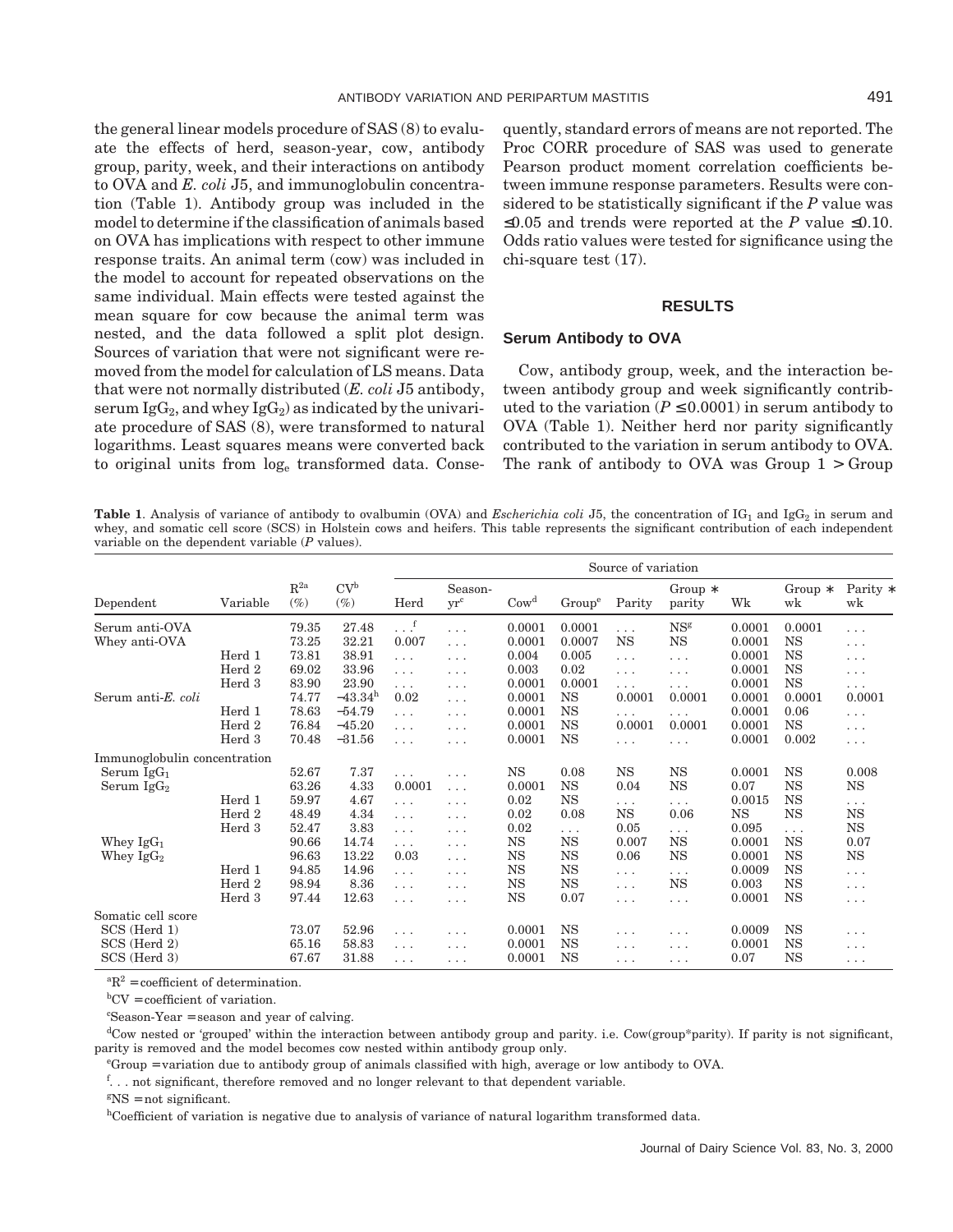

**Figure 1**. Least squares means of serum antibody to ovalbumin (OVA) by antibody group. Group  $1 =$  high antibody  $(•)$ , Group  $2 =$ average antibody  $(\blacksquare)$ , and Group 3 = low antibody  $(\blacktriangle)$  based on described index, and Population mean (PM; ×). Significant differences between groups are indicated with lower case letters ( $P \leq 0.05$ ).

2 > Group 3, except at wk −8 prior to immunization. Significant differences were noted between all groups at wk −3, 0, 3, and 6. Least square means significantly  $(P \leq 0.0001)$  increased from wk –8 (pre-immunization) to wk −3 (post primary immunization) in all antibody groups; however, significant increases in antibody after wk −3 occurred only in Group 1 animals (Figure 1).

# **Heritability Estimates of Antibody to OVA & E. coli J5**

Heritability estimates of antibody to OVA at wk −3, 0, 3, and 6 relative to parturition were 0.62, 0.32, 0.50, and 0.58, respectively. Heritability estimates of antibody to *E. coli* J5 at wk −3, 0, 3, and 6 relative to parturition were 0.13, 0.88, 0.32, 0.5, and 0.88, respectively. Due to the small sample size, standard errors of heritability estimates could not be calculated for either antibody response.

# **Whey Antibody to OVA**

Herd contributed significantly  $(P \le 0.007)$  to variation in antibody to OVA and therefore, herds were further analyzed separately. Cow, antibody group, and week all contributed significantly to the variation in antibody to OVA in whey ( $P \leq 0.0007$ ); however, the interaction between antibody group and week was not significant. For all herds, antibody to OVA in whey ranked similarly to the antibody observed for serum, such that Group 1 > Group 2 > Group 3. This was consistent for colostral and milk whey from parturition until wk 6 of lactation (Figure 2A, B, and C). Least square means of antibody to OVA in whey in all herds declined significantly from parturition to peak lactation. Correlation analysis between antibody to OVA in sera with antibody to OVA in whey, indicated a positive and significant relationship within Herd 1 ( $r = 0.45$ ;  $P \le 0.0001$ ), Herd 2 ( $r = 0.28$ ;  $P \le 0.001$ , and Herd 3 ( $r = 0.44$ ;  $P \le 0.001$ ), respectively.

# **Antibody to E. coli J5 in Sera**

Herd contributed significantly  $(P \le 0.02)$  to variation in antibody to *E. coli* J5 and therefore, herds were further analyzed separately (Table 1). In Herd 1, cow and week each contributed significantly  $(P \le 0.0001)$  and the interaction between antibody group and week tended (*P*  $\leq$  0.06) to contribute to the variation in antibody to *E*. *coli* J5. The rank of LS means of antibody to *E. coli* J5 by antibody group was Group  $1 >$  Group  $2 >$  Group 3 (Figure 3A). Least squares means of antibody to *E. coli* J5 varied during the peripartum period (wk −3 to +3) and up to peak lactation  $(wk+6)$  and were significantly higher  $(P \le 0.0001)$  than preimmunization antibody at wk −8 for all animals, regardless of group (herd OD value = 0.275) (Figure 3A). Correlation analysis between antibody to *E. coli* J5 with antibody to OVA in sera for all groups, indicated a positive and significant relationship ( $r = 0.56$ ;  $P \le 0.0001$ ). The correlation between serum *E. coli* J5 and OVA antibody within Groups 1, 2, and 3 were 0.66 ( $P \le 0.001$ ), 0.59 ( $P \le$ 0.0001), and  $0.38 (P \le 0.06)$ , respectively. In Herd 2, cow, parity, antibody group by parity, and week significantly contributed to the variation in antibody to *E. coli* J5 (*P*  $\leq$  0.0001). The LS means of antibody for Group 3 animals at wk  $-8$  was significantly higher (OD value = 0.386) than for animals of Group 1 (OD value  $= 0.257$ ; *P* ≤ 0.005) and Group 2 (OD value = 0.292; *P* ≤ 0.05). Antibody to *E. coli* J5 was not significantly different between antibody groups from wk −3 to 6; however, animals in Group 3 were consistently, but not significantly, lower than the population mean (Figure 3B). Least squares means of antibody to *E. coli* J5 at wk −3, 0, 3, and 6 were significantly higher  $(P \le 0.0001)$  than preimmunization antibody at wk −8 regardless of group (herd OD value = 0.307). Correlation analysis between serum antibody to *E. coli* J5 and serum antibody to OVA for all groups indicated a positive and significant relationship ( $r = 0.49$ ;  $P \le 0.0001$ ). The correlation between antibody to *E. coli* J5 and antibody to OVA within Groups 1, 2, and 3 were 0.64 ( $P \le 0.0001$ ), 0.55 ( $P \le$ 0.0001), and 0.31 ( $P \le 0.08$ ), respectively. In Herd 3, cow, week, and the interaction between antibody group and week significantly contributed to variation in anti-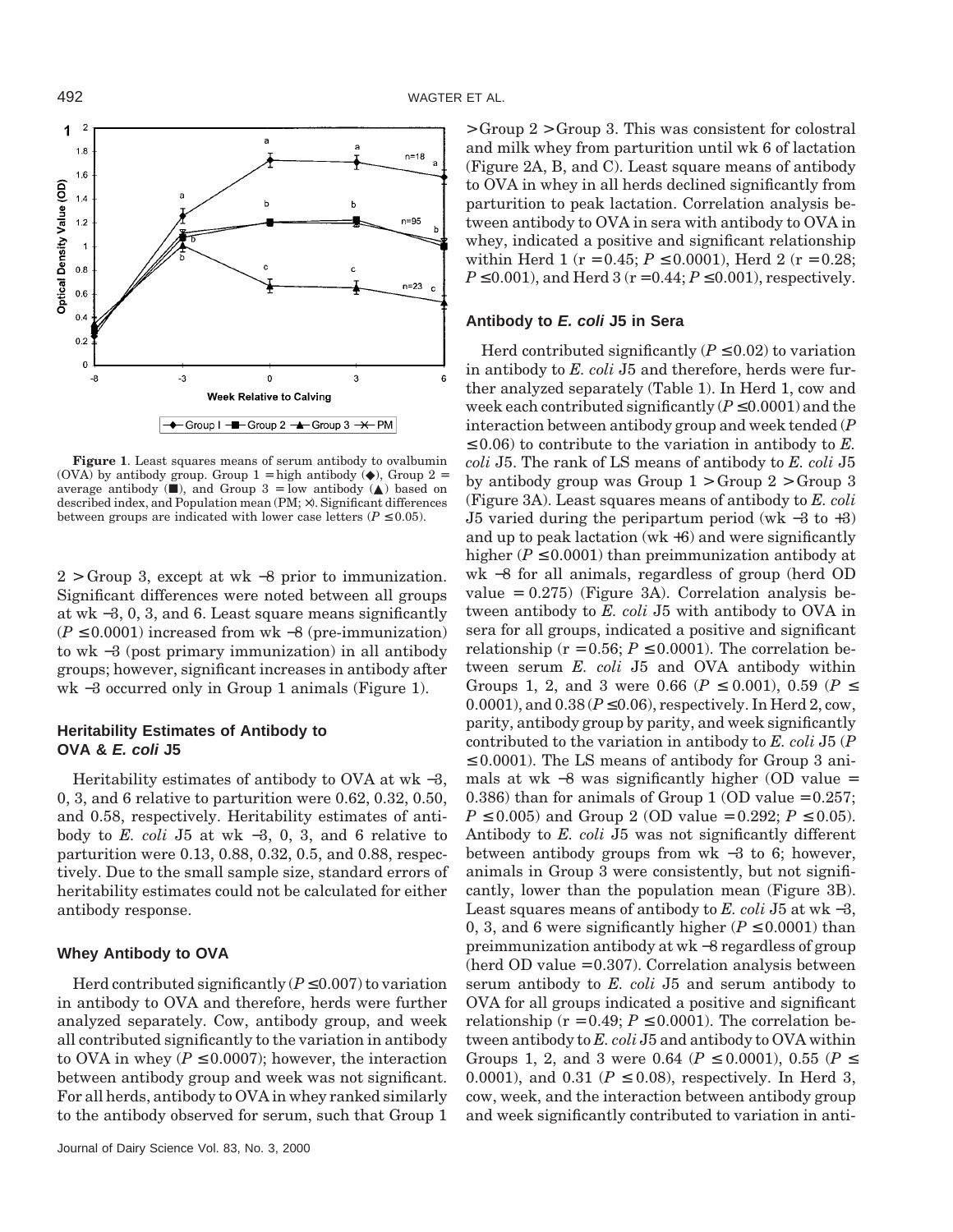

**Figure 2**. Least squares means of whey antibody to ovalbumin (OVA) by antibody group for A) Herd 1, B) Herd 2, and C) Herd 3. Group  $1 =$  high antibody ( $\bullet$ ), Group 2 = average antibody ( $\blacksquare$ ), and Group 3 = low antibody ( $\blacktriangle$ ) based on described index, and Population mean (PM;  $\times$ ). Significant differences between groups are indicated with lower case letters ( $P \le 0.05$ ).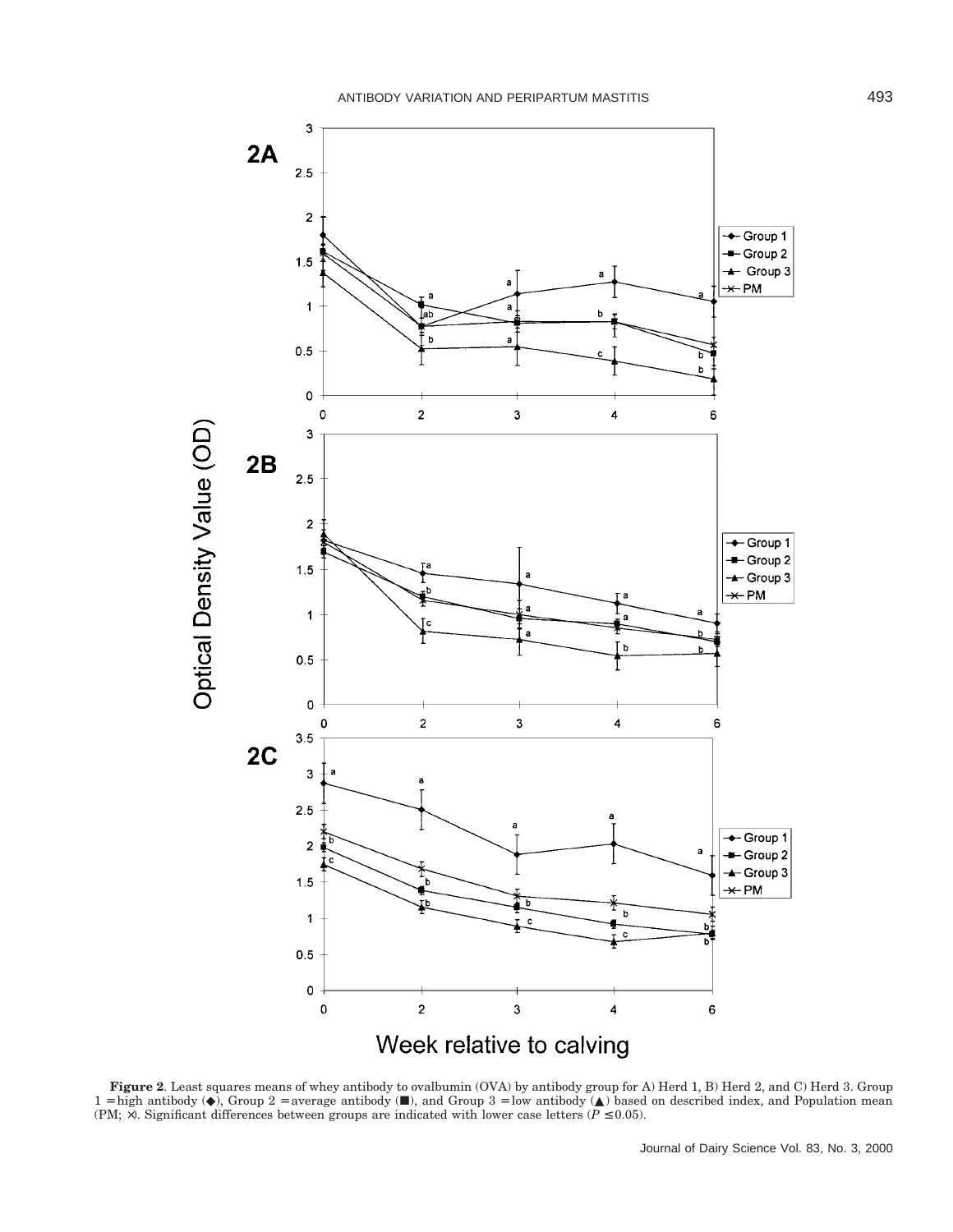

**Figure 3.** Least squares means of serum antibody to *Escherichia coli* J5 by antibody group for A) Herd 1, B) Herd 2, and C) Herd 3. Group  $1 =$  high antibody ( $\bullet$ ), Group  $2 =$  average antibody ( $\blacksquare$ ), and Group  $3 =$  l mean (PM;  $\times$ ). Significant differences between groups are indicated with different lower case letters ( $P \le 0.05$ ).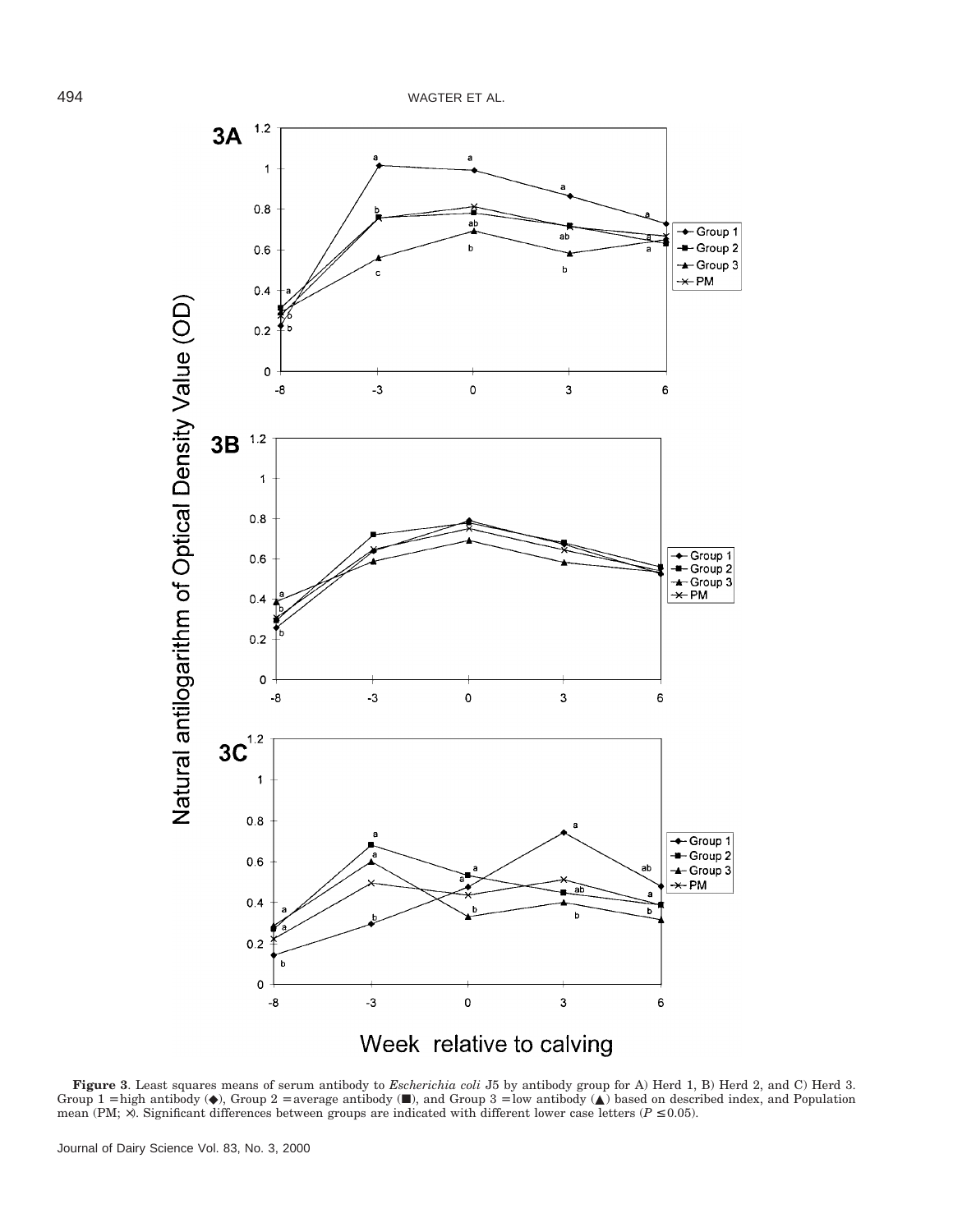body to *E. coli* J5 ( $P \le 0.002$ ). Antibody for Group 1 animals was lower at wk −8 and −3 compared with Group 2 and 3 animals. At parturition, Group 1 and 2 animals had higher antibody to *E. coli* J5 than did Group 3 animals. At wk 3 and 6, however, the rank of antibody group for antibody to *E. coli* J5 was similar to the other herds, such that Group  $1 > G$ roup  $2 > G$ roup 3 (Figure 3C). Least squares means of antibody to *E. coli* J5 at wk −3, 0, 3, and 6 were significantly different across time and were significantly higher  $(P \le 0.0001)$ than pre-immunization antibody regardless of group  $(herd OD value = 0.224)$  (Figure 3C). Correlation analysis between serum antibody to *E. coli* J5 and serum antibody to OVA for all groups indicated a positive and significant relationship  $(r = 0.48; P \le 0.0001)$ . The correlation between serum antibody to *E. coli* J5 and antibody to OVA within Groups 1, 2, and 3 were 0.93 ( $P \leq$ 0.007), 0.48 ( $P \le 0.0001$ ), and 0.36 ( $P \le 0.005$ ), respectively.

#### **Immunoglobulin Concentration**

The ANOVA of serum and whey  $IgG_1$  and  $IgG_2$  are presented in Table 1. Serum  $\lg G_1$  did not differ significantly between antibody groups at wk 0 and 6. However, at wk 3, Group 1 animals had lower serum  $\lg G_1$  compared with animals of Group  $2 (P \le 0.07)$  and Group  $3 (P \le 0.07)$  $\leq$  0.03). Whey IgG<sub>1</sub> concentration was not significantly different between antibody groups. Herd contributed significantly to the variation in serum and whey  $IgG_2$ concentration ( $P \le 0.03$ ). Serum and whey IgG<sub>2</sub> concentrations, however, did not differ between antibody groups within herds.

# **Milk Somatic Cell Score**

For Herds 1 and 2, cow within antibody group and week contributed significantly  $(P \le 0.0001)$  to the variation in SCS (Table 1). In Herd 3, only the effect of cow within antibody group accounted for the variation in SCS. Least square means of SCS in Herd 1 at wk 3 and 4 were significantly lower ( $P \leq 0.05$ ) for the high antibody group compared with the low antibody group. Though not significantly different, LS means of SCS for Herd 1 at wk 5 and 6 tended also to be lower for the high antibody group compared with the low antibody group. The LS means of SCS were not different between antibody groups within Herds 2 and 3.

# **Mastitis Occurrence**

Mastitis occurrence varied between groups and between herds. Occurrence of clinical mastitis is presented in Table 2. Though groups were small, mastitis did not occur in Group 1 of either Herds 1 or 3. Mastitis occurrence in Herd 1 was 22.7 and 33.3% for Groups 2 and 3, respectively. Mastitis occurrence in Herd 3 was 11.5 and 10% for Groups 2 and 3, respectively. However, in Herd 2, Group 1 animals had the highest occurrence of mastitis (15.4%). Animals with mastitis in Herds 1 and 3 were in their second or greater parity. Animals with mastitis in Herd 2 were all heifers. Using pooled data across all herds, animals in Group 3 were found to have the highest mastitis occurrence (13.0%) (Table 2). Mastitis occurrence was not observed to differ between herds. Within herd, OR calculations comparing animals of one antibody group with the other two groups indicated that only heifers in Group 1 of Herd 2 had a significantly higher OR of having mastitis (by 7.57 times) compared with the animals in the rest of the herd. Though not significant, the risk of mastitis occurrence within Group 3 of Herds 1 and 3 was 2.16 and 1.8 times greater (respectively) than for Groups 1 and 2 within those herds.

# **DISCUSSION**

A previous study of one herd indicated that animals could be classified according to the amplitude and direction of their individual OVA antibody profiles and that this ranking had some association with mastitis occurrence (14). The objectives of the current study were to test for the existence of high and low peripartum antibody response among animals across three herds, to estimate heritability of peripartum antibody response, and to devise a method for quantitatively and objectively classifying cows into groups based on antibody response following a standardized immunization protocol.

The results indicated substantial variation in antibody response to OVA from the peripartum period to peak lactation and that animals could be ranked using a quantitative index. Animals that ranked high, average, or low for serum antibody response to OVA, also ranked similarly for whey antibody to OVA. It has been reported that low serum immunoglobulin in cattle at parturition may be due to sequestration of immunoglobulin into the mammary gland; however, the results presented here would suggest that lower antibody response in serum is not a consequence of immunoglobulin transport. For instance, Group 1 animals, with the highest serum antibody response, also had a high concentration of whey antibody to OVA postpartum compared with animals of Groups 2 and 3. These data suggest that animals with high serum antibody response also supply higher concentrations of antibody to the mammary gland. More study is required to evaluate the consis-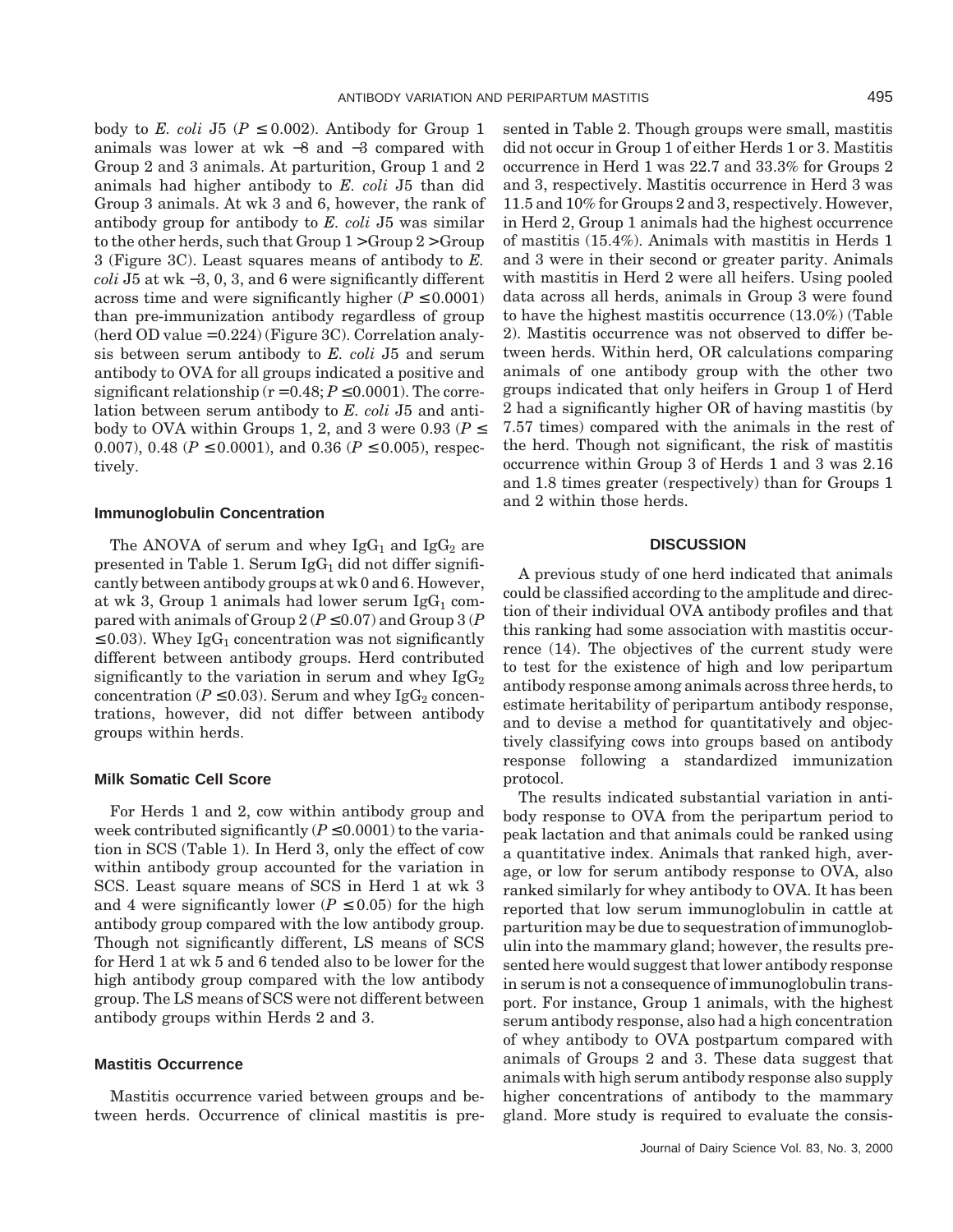|                     | Number of animals $(n_1)$<br>in each antibody group |            |            | Number<br>of               | Animals having at least one<br>mastitis event by antibody<br>group within herd<br>$n_2$ (% = $n_2/n_1 * 100$ ) | Occurrence<br>of mastitis |                  |                   |  |
|---------------------|-----------------------------------------------------|------------|------------|----------------------------|----------------------------------------------------------------------------------------------------------------|---------------------------|------------------|-------------------|--|
|                     | Group                                               | Group<br>2 | Group<br>з | animals<br>in each<br>herd | Group                                                                                                          | Group<br>2                | Group<br>3       | $(\%)$ by<br>herd |  |
| $\rm Herd\ 1$       | 4                                                   | 22         | 6<br>7     | 32                         | 0(0)                                                                                                           | $5(22.7)^1$               | 2(33.3)          | 7(21.9)           |  |
| $\rm Herd\ 2$       | 13                                                  | 47         |            | 67                         | 2(15.4)                                                                                                        | 1(2.1)                    | 0(0)             | 3(4.5)            |  |
| Herd 3<br>All herds | 18                                                  | 26<br>95   | 10<br>23   | 37<br>136                  | 0(0)<br>2 $(11.1)^2$                                                                                           | 3(11.5)<br>(9.5)<br>9     | 1(10)<br>3(13.0) | 4(10.8)           |  |
|                     |                                                     |            |            |                            |                                                                                                                |                           |                  | 14 (10.3)         |  |

**Table 2**. Percent occurrence (%) of clinical mastitis by antibody group within herd.

<sup>1</sup>Within each herd, mastitis occurrence was calculated by dividing the number of animals within an antibody group that had at least one mastitis event by all the animals in that antibody group, and multiplying this number by 100.

<sup>2</sup>Based on all herds, mastitis occurrence was calculated by dividing the number of animals within an antibody group that had at least one mastitis event by all the animals in that antibody group, and multiplying this number by 100.

tency and breadth of antibody response before and after parturition and in subsequent lactations; however, this study has demonstrated significant individual variation during the peripartum period, and that not all animals experience peripartum depression of antibody.

The ranking for antibody to *E. coli* J5 was similar to the ranking for antibody to OVA, particularly at wk 0, 3, and 6 after parturition. Nonetheless, ranking based on antibody response to OVA was less ambiguous compared with *E. coli* J5, because OVA is not normally encountered in the dairy cow's environment. Thus, the confounding effect of preexisting antibody to *E. coli* J5 is not encountered when using OVA. Further, antibody to *E. coli* J5, but not to OVA was significantly affected by herd, thus making comparisons of populations difficult.

A quantitative approach to assess variation in innate and immune host resistance mechanisms during the peripartum period developed by Detilleux et al. (3) used a fitted polynomial model to assess hyporesponsiveness during the peripartum period. Results were utilized in an animal model to detect variation between daughters of various sire groups. This method of assessment was not suitable for the current study because it requires many data points across time. In the current study, variation in antibody to OVA was partitioned using a simpler model, wherein animals that had low antibody to OVA in the immediate peripartum period were ranked lower compared with animals that responded consistently and positively to OVA immunization.

Antibody response to OVA in dairy calves has been reported by Burton et al. (1) to be heritable ( $h^2 = 0.48$ ). Although standard errors of sire and error variances could not be calculated, heritiability estimates of serum antibody to OVA were high  $(h^2 > 0.50)$  at time points before and after parturition. That the heritability estimate of antibody to OVA at parturition  $(h^2 = 0.32)$  was lower than at other time points evaluated may be ex-

plained by the complex interactions that occur between hormones and the immune system during the immediate pre- and postpartum period. Taken together, these results indicate that bovine antibody response to OVA is heritable, although heritability may be lower at times when the dairy cow is subject to the physical and metabolic stresses of parturition and early lactation. Heritability of antibody to OVA needs to be tested on a larger population but could suggest that genetic selection for increasing antibody responsiveness is possible in the peripartum cow, if deemed significant and beneficial. Antibody to *E. coli* J5 was also found to be heritable. The evaluation of heritability to *E. coli* J5 is less relevant to selection for enhanced immune responsiveness as antibody to *E. coli* is more influenced by the environment than antibody to OVA; however, heritability of *E. coli* J5 may be relevant for vaccine development. The heritiability estimates determined in this research may be useful to vaccine manufacturers who might consider designing a vaccine with the genetic component of antibody response in mind. If we know the trait is heritable and that genes such as BoLA genes influence this heritability, then vaccines can be designed to maximize response for a particular genotype.

The occurence of mastitis by antibody group was not similar between herds. In Herd 1 and Herd 3, the occurrence of mastitis was greatest for animals with low antibody (Group 3). All mastitic animals in these herds were in their second or later parity. Though not significant, OR in these herds indicated that there was a 2.16 and a 1.80 times greater chance of mastitis if animals were classified in Group 3 versus Groups 1 or 2. In contrast, animals from Herd 2 had a very different distribution of mastitis occurrence among groups. Group 1 animals were  $7.57 (P \le 0.05)$  times more likely to have mastitis than Group 2 or 3 animals. All cases in Herd 2 were first parity heifers. Differences in herd manage-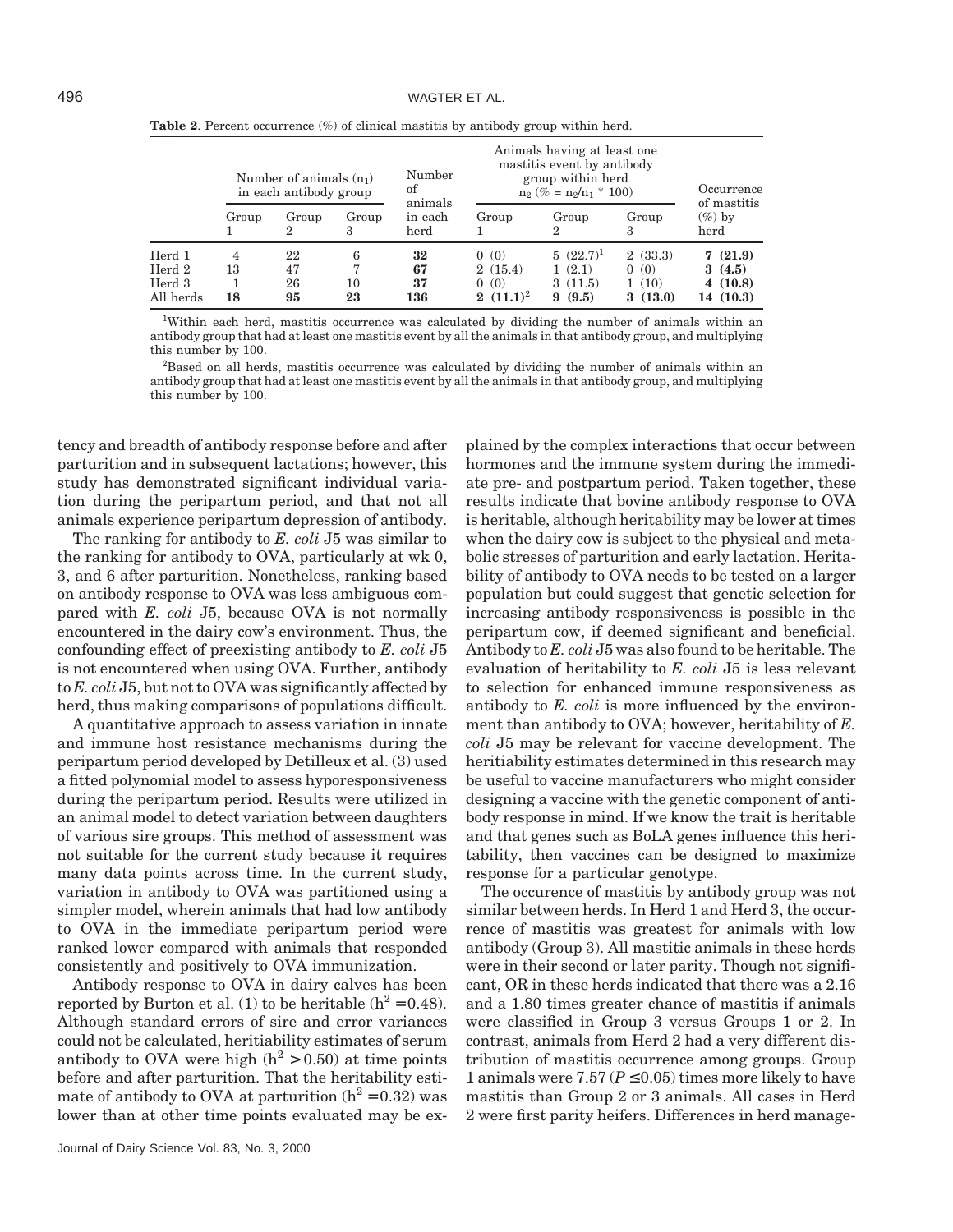ment and the distribution of heifers and cows within each herd and antibody group may help explain the differences in distribution of mastitis occurrence between herds. Herd  $1$  ( $n = 6$  heifers;  $n = 26$  cows) and Herd  $3$  (n = 8 heifers; n = 29 cows) had a greater ratio of cows to heifers within each antibody group, while in Herd 2 ( $n = 34$  heifers;  $n = 33$  cows) heifers and cows were more evenly distributed among all antibody groups. Previous studies (18, 24) have acknowledged an increase in the occurrence of mastitis with advancing parity. This may explain the disparity among herds. It has been reported (19) that in well-managed herds with high milk production and low SCC, the rate of treatment of heifers for mastitis increased from 1.8 to 4.4% over an 8-yr period. In contrast to clinical mastitis observed in second parity and multiparous cows, that study further indicated that mastitis in heifers only resulted in small production losses and did not predispose heifers to more mastitis or other diseases later in lactation. In addition, the recovery rate from mastitis was high as indicated by a rapid decline in SCC following infection. This may indicate that mastitis in heifers and in cows should not be compared directly and that comparison of mastitis occurrence between herds with different distributions of parity groups may not be valid. That mastitis occurrence was not different between herds may be explained by a number of factors including the relatively small sample size evaluated, environmental (management) differences, distribution of heifers and multiparous cows, the type of mastitis (subclinical vs. clinical), and the pathogens involved in mastitis. One might argue that, in terms of immune response to mastitis, ability to produce average antibody is best because Group 2 had the lowest occurrence of mastitis when data were pooled across herds (9.5%). However, further research is warranted because in two of the three herds evaluated, cows with high antibody had no occurrence of mastitis.

# **CONCLUSIONS**

Holstein cows and heifers could be readily classified quantitatively into high, average, and low antibody groups using an index based on measurement of antibody to OVA from wk −3 to 6 relative to parturition. Initial estimates suggest that serum antibody to OVA and *E. coli* J5 is heritable. Animals that were identified as high antibody responders to OVA also tended to have high antibody to the vaccine *E. coli* J5. Further investigations of larger populations with more disease data would be required to more accurately determine heritabilities of peripartum antibody response to OVA and *E. coli* J5, and to assess associations between antibody profiles and mastitis occurrence during the peripartum period. If variation of antibody response to OVA can be significantly correlated with mastitis, it may be useful as a selection tool for future breeding strategies to enhance immune responsiveness and improve disease resistance.

#### **ACKNOWLEDGMENTS**

Special thanks are extended to Marion Wilke, Sophia Lim, and Gabrielle Ilic for technical assistance. We would also like to thank all the herd managers for their cooperation and assistance: Michelle Carson, John Hedden, and the staff at the Shurgain Agresearch Farm in Burford, Ontario; Mr. Denis Little and the staff at the Ponsonby Research Station, Ponsonby, Ontario; and Mr. Gordon Dunk and Family, owners of Speedvalley Holsteins, Fergus, Ontario. This research was funded by a grant to B.A. Mallard from the Natural Sciences and Engineering Research Council of Canada and the Ontario Ministry of Agriculture, Food, and Rural Affairs.

#### **REFERENCES**

- 1 Burton, J. L., E. B. Burnside, B. W. Kennedy, B. N. Wilkie, and J. H. Burton. 1989. Antibody responses to human erythrocytes and ovalbumin as marker traits of disease resistance in dairy calves. J. Dairy Sci. 72:1252–1265.
- 2 Cai, T., P. G. Weston, L. A. Lund, B. Brodie, D. J. McKenna, and W. C. Wagner. 1994. Association between neutrophil functions and periparturient disorders in cows. Am. J. Vet. Res. 55:934–943.
- 3 Detilleux, J. C., K. J. Koehler, A. E. Freeman, M. E. Kehrli, Jr., and D. H. Kelley. 1994. Immunological parameters of periparturient Holstein cattle: genetic variation. J. Dairy Sci. 77:2640–2650.
- 4 Detilleux, J. C., M. E. Kehrli, Jr., J. R. Stabel, A. E. Freeman, and D. H. Kelley. 1995. Study of immunological dysfunction in periparturient Holstein cattle selected for high and average milk production. Vet. Immunol. Immunopathol. 44:251–267.
- 5 Gilbert, R. O., Y. T. Gröhn, P. M. Miller, and D. J. Hoffman. 1993. Effect of parity on periparturient neutrophil function in dairy cows. Vet. Immunol. Immunopathol. 36:75–82.
- 6 Groeneveld, E. 1994. A reparameterization to improve numerical optimization in multivariate REML (co)variance component estimation. Genet. Sel. Evol. 26:537–545.
- 7 Gröhn, Y. T., S. W. Eicker, and J. A. Hertl. 1995. The association between previous 305-day milk yield and disease in New York state dairy cows. J. Dairy Sci. 78:1693–1702.
- 8 Helwig, T. T. and K. A. Council. 1982. SAS User's Guide. SAS Institute, Raleigh, NC.
- 9 Ishikawa, H. 1987. Observation of lymphocyte function in perinatal cows and neonatal calves. Jpn. J. Vet. Sci. 49:469–475.
- 10 Kehrli, Jr., M. E., B. J. Nonnecke, and J. A. Roth. 1989. Alterations in bovine lymphocyte function during the periparturient period. Am. J. Vet. Res. 50:215–220.
- 11 Kehrli, Jr., M. E., B. J. Nonnecke, and J. A. Roth. 1989. Alterations in bovine neutrophil function during the periparturient period. Am. J. Vet. Res. 50:207–214.
- 12 Kim, C. D., S. J. Lamont, and M. F. Rothschild. 1987. Genetic associations of body weight and immune response with the major histocompatibility complex in White Leghorn chicks. Poultry Sci. 66:1258–1263.
- 13 Mallard, B. A., B. N. Wilkie, B. W. Kennedy, and M. Quinton. 1992. Use of estimated breeding values in a selection index to breed Yorkshire pigs for high and low immune and innate resistance factors. Anim. Biotech. 3:257–280.